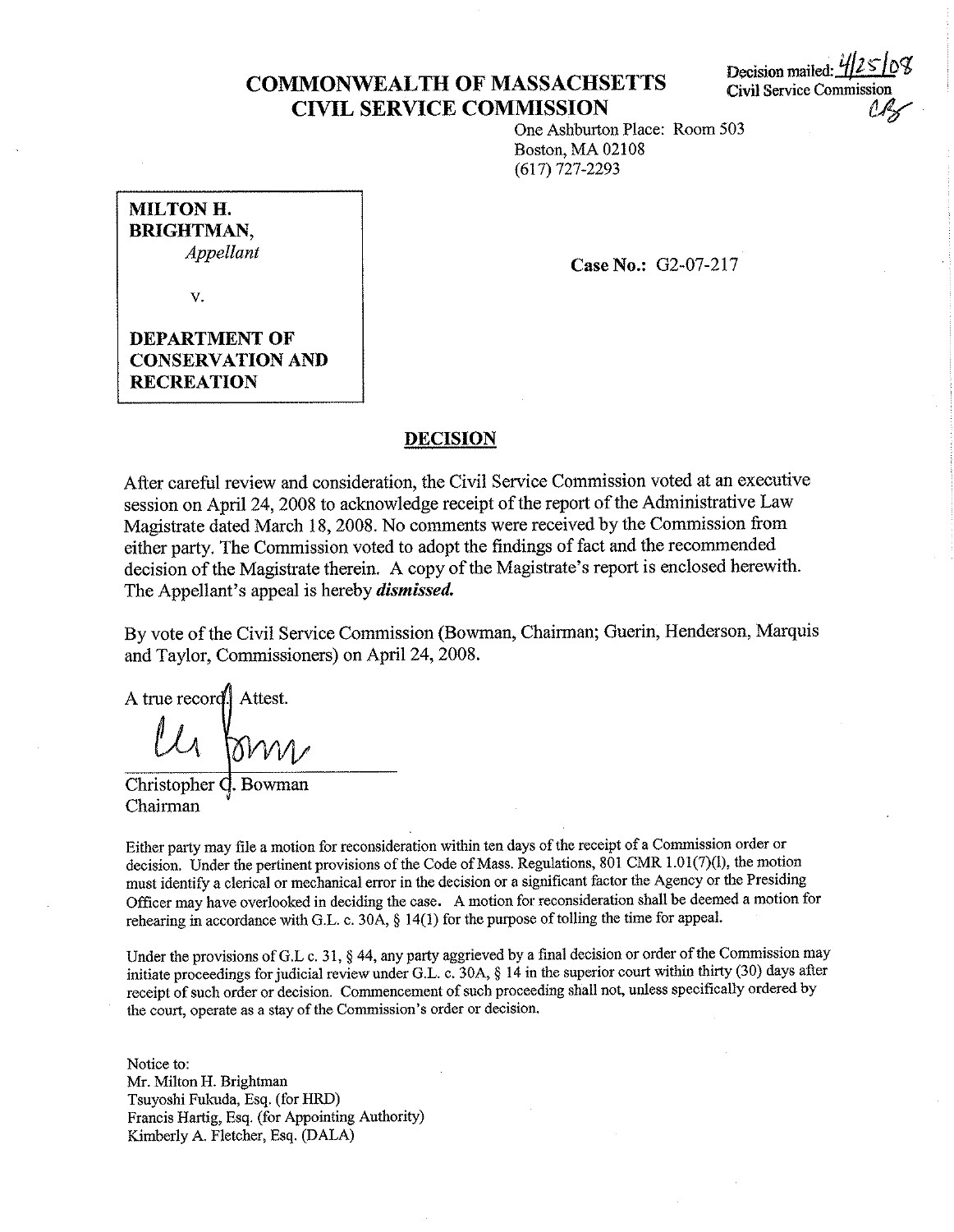*COMMONWEALTH OF MASSACHUSETTS Division of Administrative Law Appeals 98 North Washington Street, 4th Floor Boston, MA 02114*  **www.mass.gov/dala** 

Tel: 617-727-7060 Fax: *617-727-7248* 

March 18, 2008

Christopher Bowman, Chairman Civil Service Commission One Ashburton Place Boston, MA 02108

Milton H. Brightman 75 Clara St. New Bedford, MA 02744

Francis Hartig, Esq. Department of Conservation and Recreation 251 Causeway St. Boston, MA 02114

Tsuyoshi Fukuda, Esq. Human Resources Division One Ashburton Place Boston, MA 02108

Re: *Milton Brightmanr v. Department of Conservation and Recreation,* 02-07-217, CS-08-86

Dear Chairman Bowman, Mr. Brightman, Attorney Hartig and Attorney Fukuda:

Enclosed please find the Recommended Ruling that is being issued today. The parties are advised that, pursuant to 801 CMR 1.01(11)(c), they have 30 days to file written objections to the ruling with the Civil Service Commission, which may be accompanied by supporting briefs.

Very truly yours,

/tM4*,'-~v&(C1-*/CCe,;/;,tJl/l-

rn t<br>L

i i

 $\infty$  $\overline{\mathrm{U}}$ ស្ថ یں<br>سا J m

KimberJy A. Fletcher First Administrative Magistrate

encl.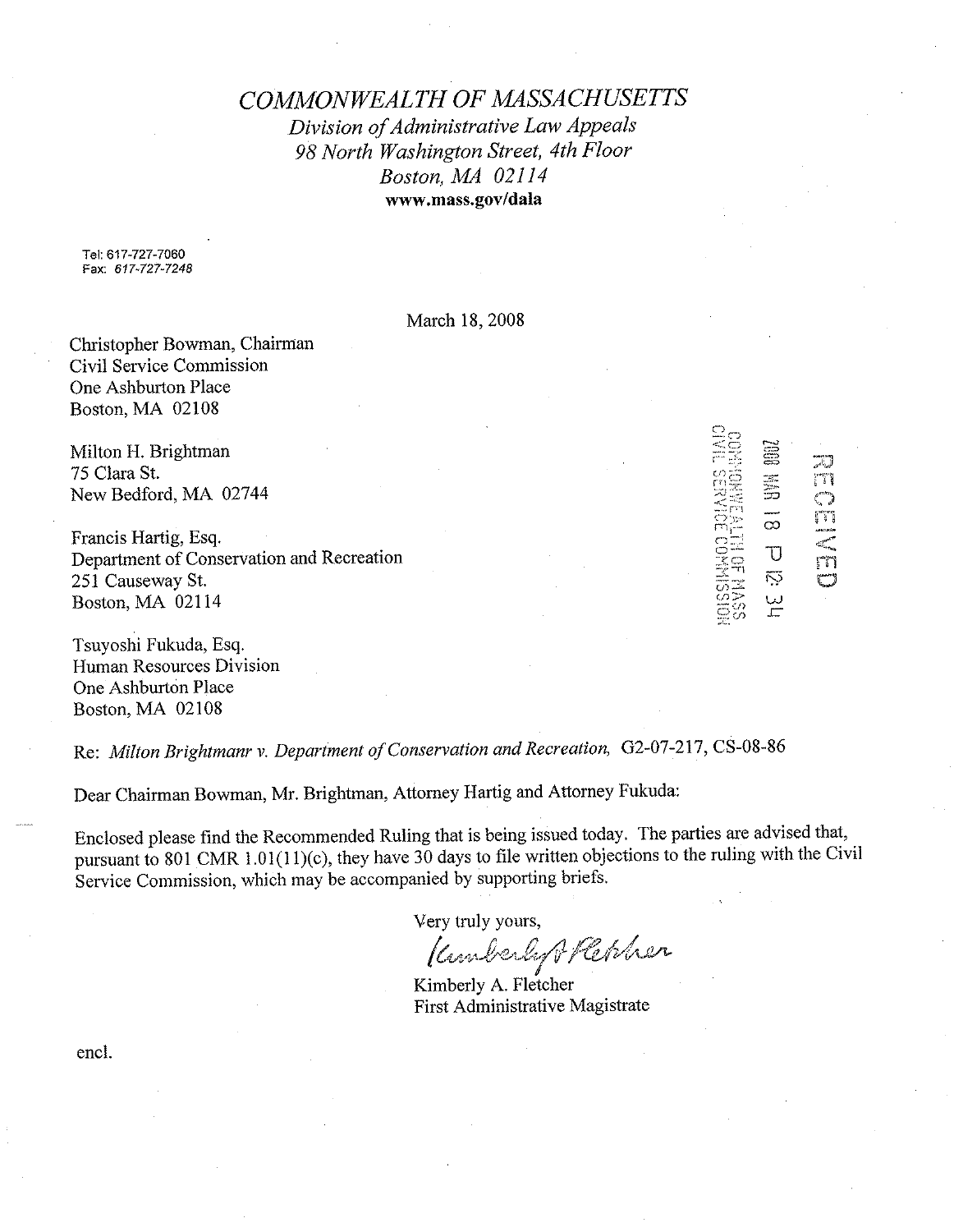## COMMONWEAL TH OF MASSACHUSETTS

Suffolk, ss.

Division of Administrative Law Appeals

Milton H. Brightman, Petitioner

V.

Department of Conservation and Recreation, Respondent

Appearance for Petitioner:

Appearance for Respondent:

Appearance for Human Resources Division:

Docket Nos. 02-07-217, CS-08-86

Milton H. Brightman 75 Clara St. New Bedford, MA 02744

Francis Hartig, Esq. Department of Conservation and Recreation 251 Causeway St. Boston, MA 02114

Tsuyoshi Fukuda, Esq. Human Resources Division One Ashburton Place Boston, MA 02108

Administrative Magistrate:

Kimberly A. Fletcher, Esq.

### **RECOMMENDED RULING ON MOTION TO DISMISS**

On June 14, 2007, Milton Brightman filed a bypass appeal form with the Civil Service Commission, complaining that he was bypassed for a promotional appointment with the Department of Conservation and Recreation (DCR). On October 9, 2007, DCR and the Human Resources Division (HRD) filed a joint motion to dismiss with the Civil Service Commission. On January 25, 2008, the Commission denied the motion "at this time" with the following provisos: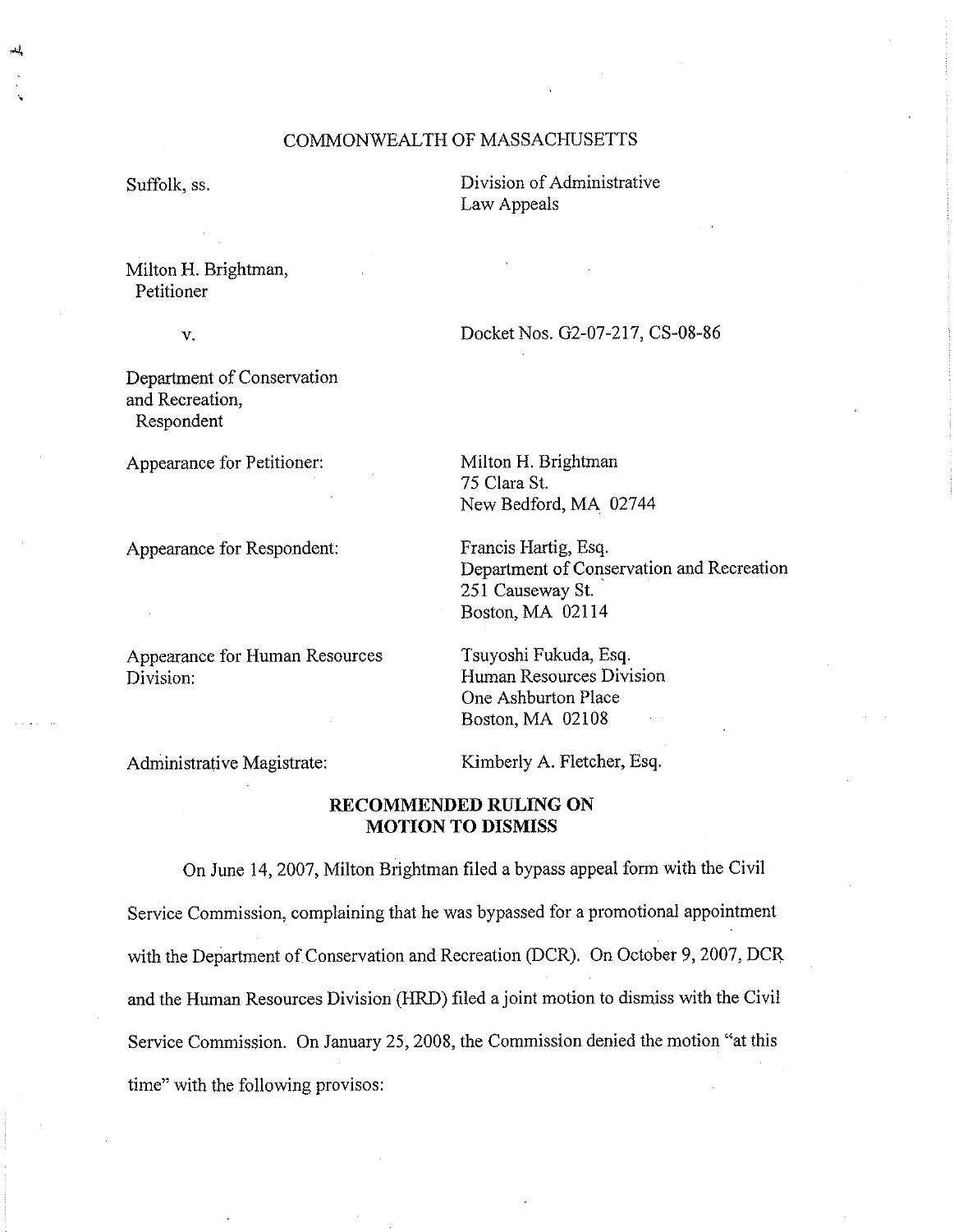- Full hearing to proceed as scheduled; based on information received at hearing, Magistrate may choose to act on motion
- Motion to Dismiss fails to address whether Commission has jurisdiction and/or whether certain factual issues are in dispute, including but not limited to: 1) were there candidates w[ith] permanency in next lower title that applied? 2) If so, were they chosen? 3) Regardless, were candidates selected 'qualified'?

A hearing was scheduled for February 11, 2008 at the offices of the Division of Administrative Law Appeals, 98 North Washington Street, Boston. At the beginning of the hearing, I advised the parties. that the hearing would be limited to the motion to dismiss. I marked certain documents that accompanied the motion, as well as certain others, as A- G. Post-hearing, I marked the February 8, 2008 letter from HRD to the Division of Administrative Law Appeals as H. Robert Samuels, Personnel Analyst at DCR, testified as did the Petitioner. John Roberts, Union Steward, and Michael Foster, Staff Representative at AFSME, were present and made brief statements. There is one tape of the hearing.

#### Findings of Fact

- 1. Milton Brightman served in the U.S. Navy from I 970 to 1974. In I 985, the State Office of Affirmative Action reviewed Mr. Brightman's military status and certified that he was eligible for affirmative action status (G).
- 2. On March 1, 1988, Mr. Brightman obtained civil service permanency in the title of Laborer II; he currently holds that title for DCR (A).
- 3. For a number of years, there have not been any civil service examinations given for the Forest and Park Supervisor series (Samuels, testimony).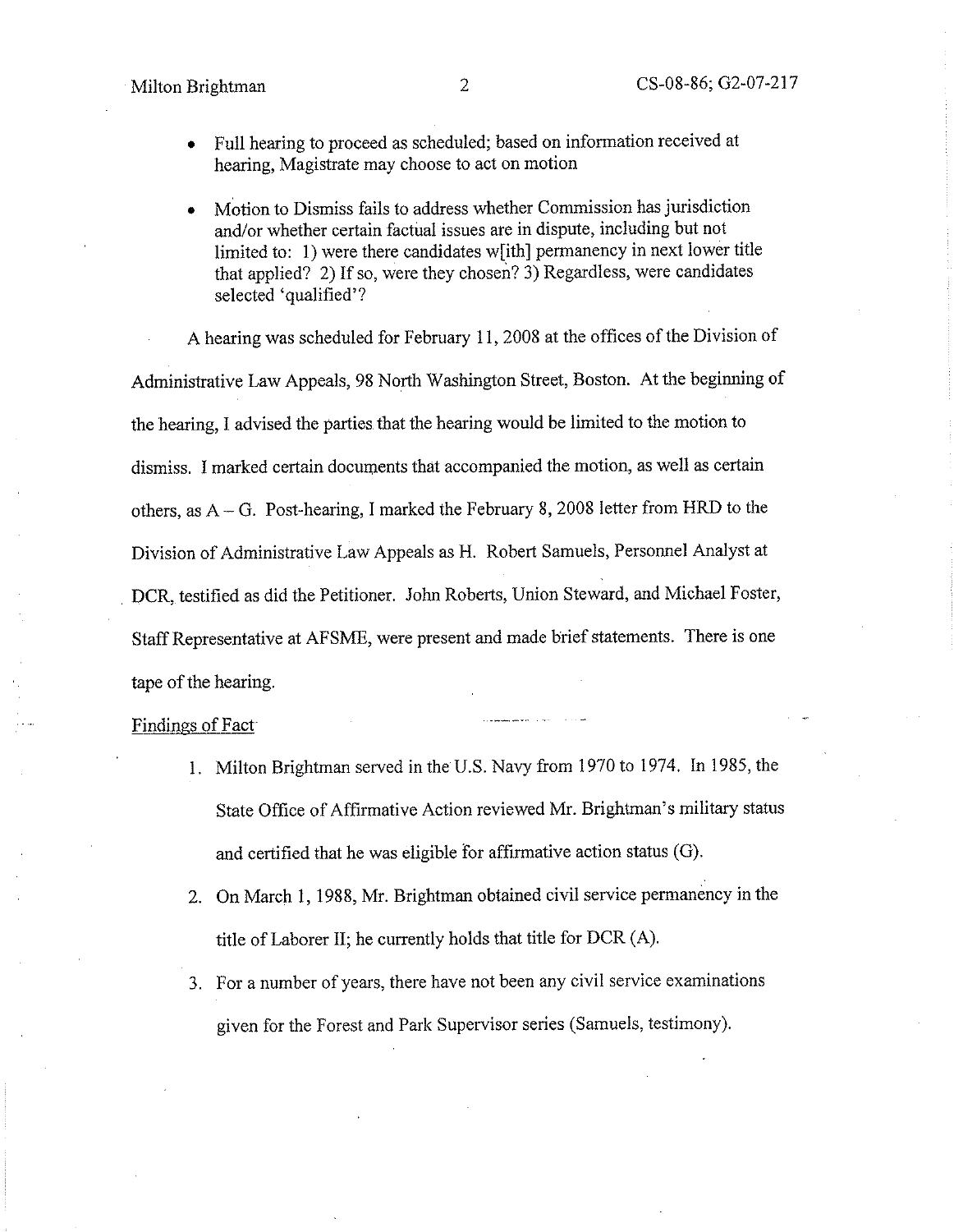- 4. In late 2006, DCR posted a job listing for Forest and Park Supervisor III at Scusset Beach State Reservation. The job information stated that it was nonmanagement and civil service (F).
- 5. The Forest and Park Supervisor III position is the highest supervisory level in the Forest and Park classification series (A).
- 6. There was no list associated with the Forest and Park Supervisor series (I, II and III). All internal candidates who met the qualifications were interviewed, including Mr. Brightman (Samuels, testimony).
- 7. Based solely on the questions asked during the interview, Mr. Brightman scored at the bottom and was not given a second interview (Samuels, testimony).
- 8. The candidate who scored the highest during the interview process was given a provisional appointment as Forest and Park Supervisor III at Scusset Beach (Samuels, testimony).
- 9. On June 14, 2007, Mr. Brightman filed a bypass appeal with the Civil Service Commission.
- 10. On February 8, 2008, DCR and HRD requested that the hearing scheduled at the Division of Administrative Law Appeals be limited to a hearing on the motion to dismiss and gave a written response to the Commission's three questions posed when, on January 25, 2008, it denied the motion to dismiss "at this time."

# Conclusion and Recommended Ruling

I recommend that DCR's and HRD's joint motion to dismiss be allowed.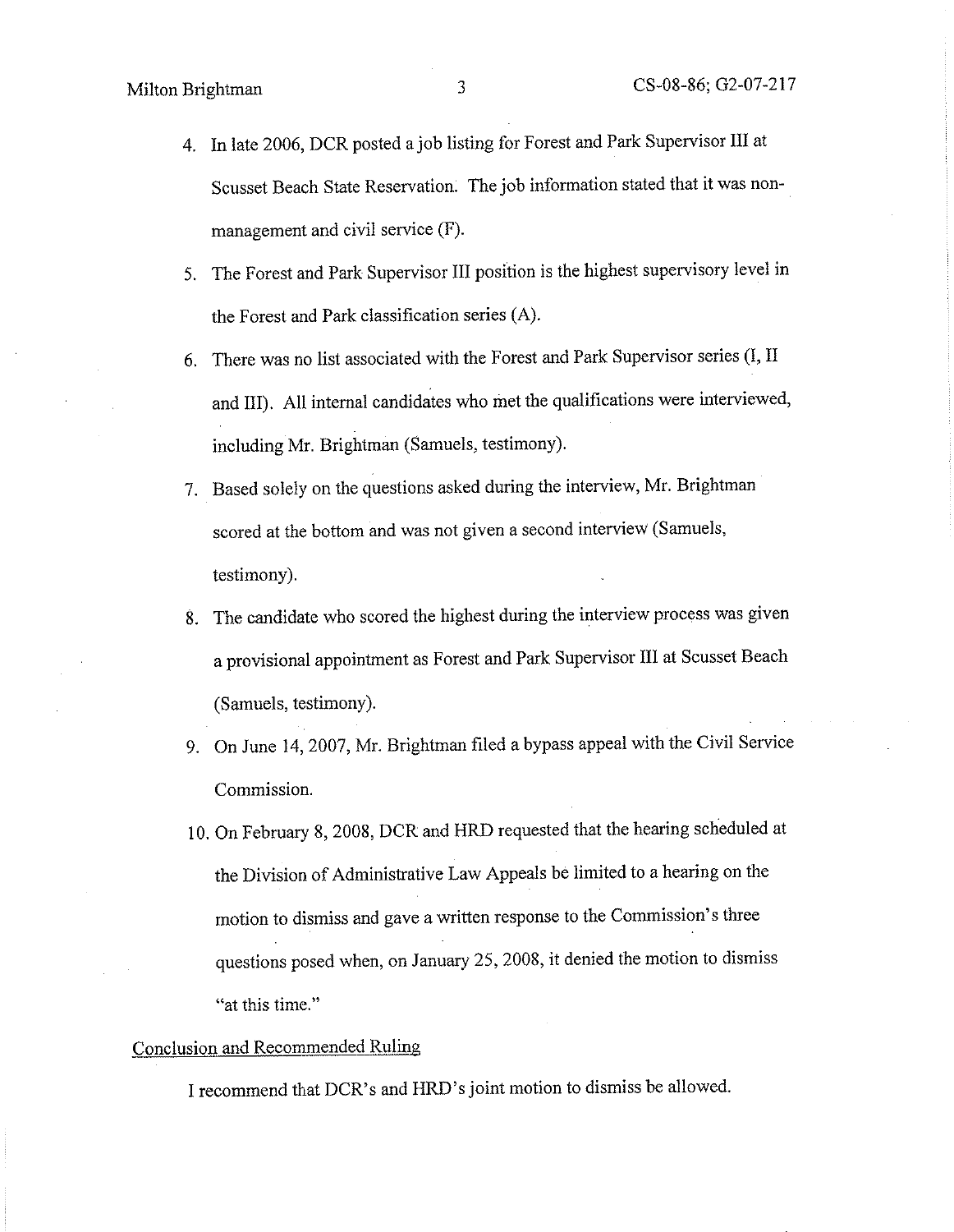General Laws, c. 31, § 12 provides that an appointing authority may make a provisional appointment if no suitable eligible list exists from which certification of names may be made for such appointment. See *Joseph Asia/ v. DCR,* 02-07-218, Decision on Respondent's Motion to Dismiss, 1/10/08. There was no list for Forest and Park Supervisor III and DCR was entitled to give a provisional appointment to the individual who scored highest during the interview process. Unfortunately, Mr. Brightman, with almost 20 years of experience in the department, did not score well during his interview.

Mr. Brightman argues that the following language of G.L. c. 31, § 26 compels his selection: "An appointing authority shall appoint a veteran in making a provisional appointment under section twelve..." Case law does not support his contention. In *Aquino v. Civil Service Commission,* 613 N.E.2d 131, 133 (Mass.App.Ct. 1993), the Court held that veterans' preference in provisional civil service appointments is limited to original provisional appointments and does not extend to provisional promotions.

[W]e construe the language of  $\S 26$  to limit the veterans' preference to original appointments. The opening sentence of the section explicitly refers to 'persons who pass examinations for *original appointment'*  (emphasis added) .... Nothing in§ 26 refers to a veterans' preference in promotions.

The Court went on to conclude that its "construction is consistent with a policy that prefers veterans in hiring, but does not favor them once they have obtained civil service employment."

I note that in the February 8, 2008 letter to the Division of Administrative Law Appeals, HRD and DCR responded to the Commission's three questions quoted above. "l) No candidates with permanency in the next lower level applied for the vacancy; 2)